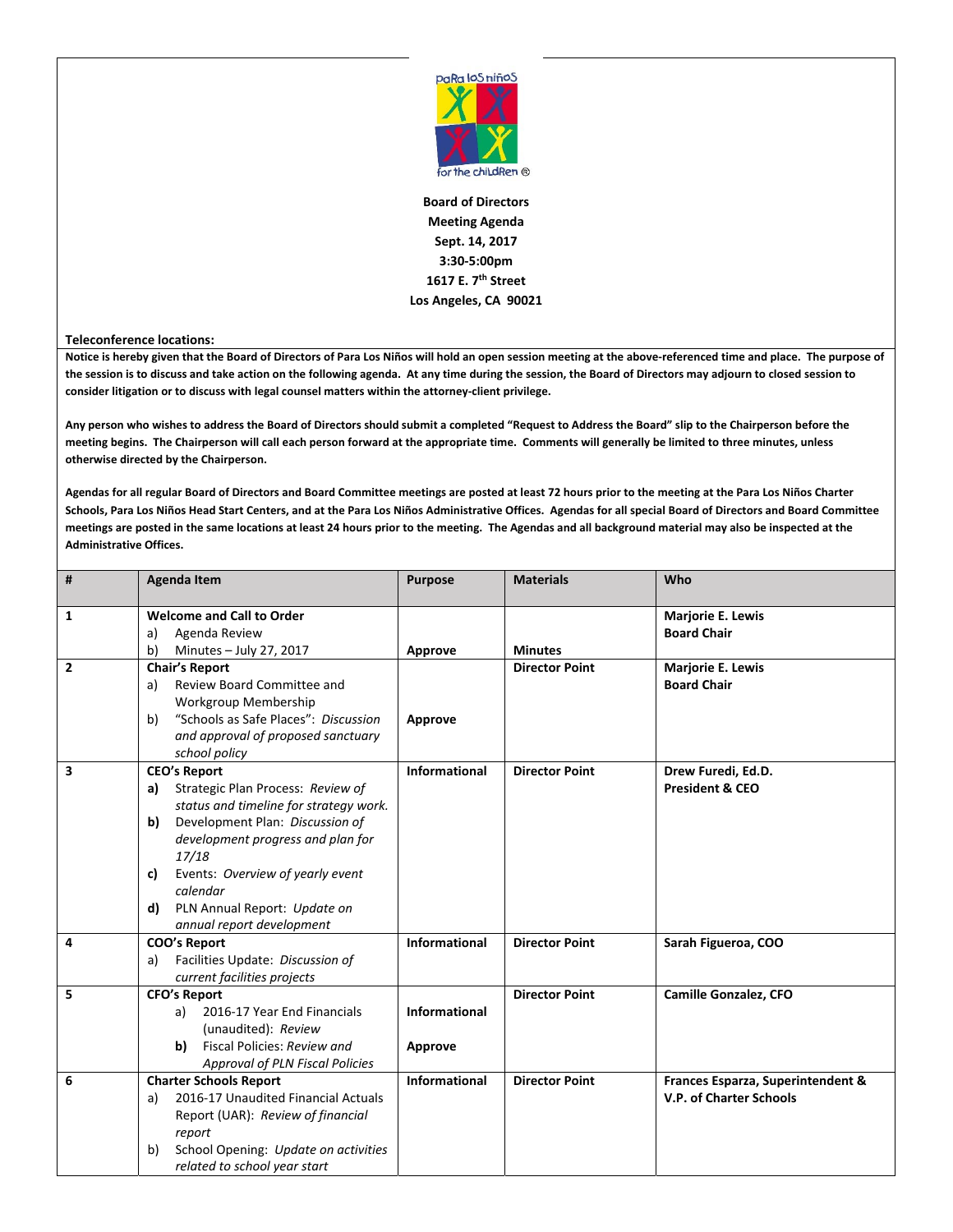|                |          | Public Employee Performance Evaluation<br>(Gov. Code Sect. 54957 (b) (1))   |                           |                       |                                                |
|----------------|----------|-----------------------------------------------------------------------------|---------------------------|-----------------------|------------------------------------------------|
| 10             |          | <b>Closed Session</b>                                                       |                           |                       | <b>Marjorie E. Lewis</b><br><b>Board Chair</b> |
|                | d)       | Truancy Policy: Approval of policy                                          |                           |                       |                                                |
|                |          | annual audit                                                                |                           |                       |                                                |
|                | C)       | 401k Audit Report: Approval of                                              |                           |                       |                                                |
|                |          | Middle School<br>$\bullet$                                                  |                           |                       |                                                |
|                |          | <b>Primary Center</b><br>$\bullet$<br><b>Elementary School</b><br>$\bullet$ |                           |                       |                                                |
|                |          | Approval of handbooks, with updates                                         |                           |                       |                                                |
|                | b)       | Parent Handbook 2017/2018:                                                  |                           |                       |                                                |
|                |          | Middle School                                                               |                           |                       |                                                |
|                |          | <b>Elementary School</b>                                                    |                           |                       |                                                |
|                |          | <b>Primary Center</b>                                                       |                           |                       |                                                |
|                |          | (EPA) Resolution: Approval of annual<br>spending plans                      |                           |                       |                                                |
|                | a)       | 2017-2018 Education Protection Plan                                         |                           |                       | <b>Board Chair</b>                             |
| 9              |          | <b>Action Items - Consent</b>                                               | Approve                   | <b>Director Point</b> | Marjorie E. Lewis                              |
|                |          | current PLN engagements                                                     |                           |                       |                                                |
|                |          | b) Current Contracts: Discussion of                                         |                           |                       |                                                |
|                | a)       | YWS Update: Discussion of Youth<br>Work Force programs                      | <b>Informational</b>      |                       | <b>Community Services</b>                      |
| 8              |          | <b>Student and Community Services Report</b>                                |                           | <b>Director Point</b> | Andy Herod, V.P. of Student and                |
|                |          | Procedures                                                                  |                           |                       |                                                |
|                |          | Internal Dispute and Impasse<br>٠                                           |                           |                       |                                                |
|                |          | <b>Prevention Procedures</b>                                                |                           |                       |                                                |
|                |          | Suspension and Expulsion<br>$\bullet$                                       |                           |                       |                                                |
|                |          | <b>Shared Decision Making</b><br>$\bullet$                                  |                           |                       |                                                |
|                |          | Personnel Policies (done<br>$\bullet$<br>6.23.17)                           |                           |                       |                                                |
|                |          | PC By-Laws<br>$\bullet$                                                     |                           |                       |                                                |
|                |          | Responsibilities                                                            |                           |                       |                                                |
|                |          | Governing Body Roles and<br>$\bullet$                                       |                           |                       |                                                |
|                |          | and Reporting Policies                                                      |                           |                       |                                                |
|                |          | Data Management Accounting<br>$\bullet$                                     |                           |                       |                                                |
|                |          | <b>Quality Outcomes</b>                                                     |                           |                       |                                                |
|                |          | Compliance and Oversight for                                                |                           |                       |                                                |
|                |          | procedures<br>Care and Supervision                                          |                           |                       |                                                |
|                |          | approval of program policies and                                            |                           |                       |                                                |
|                | j)       | Policies & Procedures: Review and                                           | Approve                   |                       |                                                |
|                |          | and Magnolia                                                                |                           |                       |                                                |
|                | i)       | BAR RAA - Facility Repairs, Caruso                                          | Approve                   |                       |                                                |
|                |          | Caruso                                                                      |                           |                       |                                                |
|                | h)       | BAR RAA - Darkening Classroom #54                                           | <b>Approve</b>            |                       |                                                |
|                | f)<br>g) | BAR RAA - Early Head Start<br><b>BAR RAA - Ancillary Services Keck</b>      | Approve<br><b>Approve</b> |                       | <b>Cathy Hession, Board Vice-Chair</b>         |
|                |          | on program implementation                                                   |                           |                       |                                                |
|                | e)       | Program Data: Information and data                                          |                           |                       |                                                |
|                | d)       | Staffing: Update on staffing                                                |                           |                       |                                                |
|                |          | enrollment                                                                  |                           |                       |                                                |
|                | C)       | Enrollment: Update on current                                               |                           |                       |                                                |
|                |          | standards                                                                   |                           |                       |                                                |
|                |          | Standards (HSPPS) Discussion of                                             |                           |                       |                                                |
|                | b)       | New Head Start Performance                                                  |                           |                       |                                                |
|                | a)       | Financials: Review of financial<br>documents                                | <b>Informational</b>      |                       | V.P. of Early Education                        |
| $\overline{ }$ |          | <b>Early Education Report</b>                                               |                           | <b>Director Point</b> | Angela Capone, PhD                             |
|                |          | assessments                                                                 |                           |                       |                                                |
|                |          | Discussion of results from 16/17 state                                      |                           |                       |                                                |
|                | d)       | 2016/2017 State Testing Results:                                            |                           |                       |                                                |
|                |          | submission                                                                  |                           |                       |                                                |
|                |          | Update: Status report on petition                                           |                           |                       |                                                |
|                | c)       | <b>CMS Charter Renewal Petition</b>                                         |                           |                       |                                                |